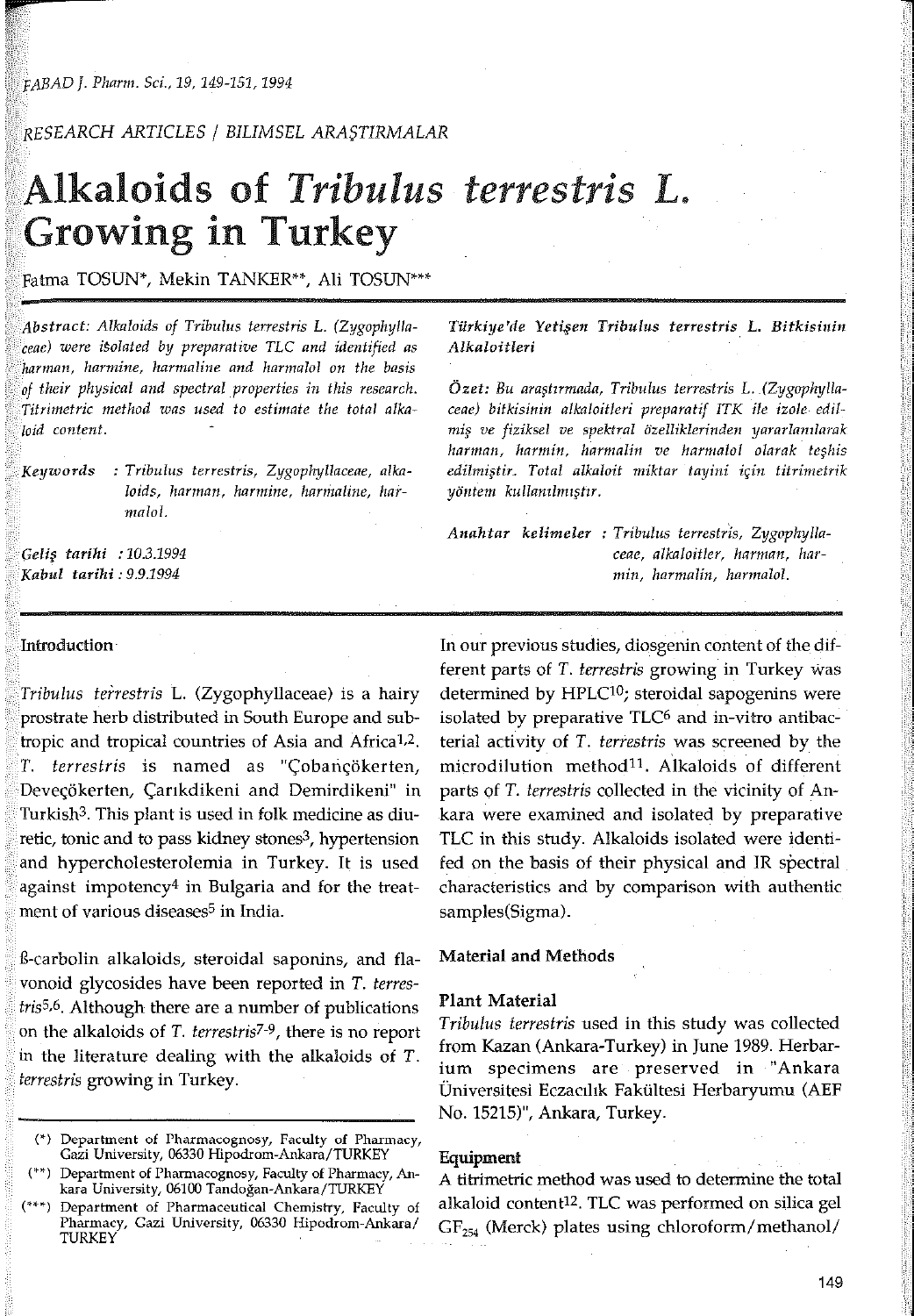10 % ammonium hydroxyde (80/20/1.5)9 solvent system. Preparative TLC was carried out using the same solvent system on silica gel PF 254+366 (Merck) plates. Melting points were determined on a Buchi 510 Melting Point Apparatus and are uncorrected. IR spectra were run in KBr discs with a Perkin Elmer 1330 IR Spectrophotometer.

#### Extraction and Isolation of Alkaloids

Dried and powdered plant material was extracted with methanol in a Soxhlett apparatus. The extract was evaporated under vacuum and taken up in 5 % aqueous HCI and then filtered. The aqueous acidic filtrate extracted with chloroform was made basic with 25 % ammonium hydroxyde and extracted again with chloroform. The chloroform extract was dried with anhydrous  $Na<sub>2</sub>SO<sub>4</sub>$  and evaporated **under vacuum.** 

The crude alkaloidal mixture was examined by TLC. The alkaloids were isolated from the crude alkaloidal mixture by preparative TLC. The isolated alkaloids were identifed by analysis of their physical and IR spectral data.

## Quantitative Analysis of Total Alkaloids

A crude alkaloidal mixture was obtained from the dried and powdered plant material  $(20 g)$  with the method mentioned above. The crude alkaloidal mixture was treated with excess of  $0.1$  N H<sub>2</sub>SO<sub>4</sub> solution and back titration was made with 0.1 N NaOH solution using methyl red as indicator. Total alkaloid content was calculated over major alkaloid (harmine). This method was carried out in the same way three times and an average result was taken.

#### **Results and** Discussion

The alkaloids of T. *terrestris* were examined by TLC and three of the detected compounds were identifed as harman7-9, harmine7,8 and harmol9.

The total alkaloid contents of the roots, stem  $+$  leaves and fruits were found to be 0.46, 0.57 and 0.87 % 1"espectively, by a titrimetric method. Harman, harmine and harmalol were isolated from the roots, stem+leaves and fruits and harmaline from the roots and stem+leaves.

Harman, R<sub>f</sub> 0.94; mp 238-9°C; IR $\vartheta_{\text{max}}$  (3420, 3100-3000, 3000-2900, 1620, 1560, 1500, 1450, 1380 and 745 cm-1).

Harmine, R<sub>f</sub> 0.88; mp 263-4°C; IR $\vartheta_{\text{max}}$  (3260, 3100. 3000, 3000-2900, 1625, 1565, 1510, 1450, 1385, 1272, 1160, 880 and 800 cm-1).

Harmaline, R<sub>f</sub> 0.38; mp 231-2°C; IR $\mathfrak{v}_{\rm max}$  (3280, 3100-3000, 3000-2900, 1625, 1570, 1530, 1445, 1375, 1270, 1160, 900 and 805 cm-1).

Harmalol, R<sub>f</sub> 0.12; mp 211-2°C;  $IR\bar{\vartheta}_{\text{max}}$  (3400, 3280) 3100-3000, 3000-2900, 1640, 1565, 1500 1460, 1380, 905 and 810 cm<sup>-1</sup>).

#### References

- 1. Davis, P. H., *Flora of Turkey and fhe East Aegean Islands,* **Edinburgh, Edinburgh University Press,**  Vol. 2, pp. 493, 1966.
- **2 List, P.H. and Hörhammer, L.,** *Hager's Handbuch der Pharmazeutischen Praxis,* **Berlin, Springer-**Verlag, Vol. 6C, pp. 241, 1979.
- 3. Baytop, T., *Therapy with Medicinal Plants in Tur· key* (Past and Present), İstanbul, Sanal Press, pp, 402,1984.
- **4. Tomova, M., "Tribestan",** *Farmatsiya,* **37 (6), 40-42<sup>1</sup>** 1987. Ref: CA. 108, 161409d, 1988.
- 5. Mahato, S. B., Sahu, N. P., Ganguly, A. N., Miyaha· **ra, K., Kawasaki, T., "Steroidal Glycosides of** *Tribulus terrestris",* **J.** *Chem. Soc. Perkin Trans.* **1 (9),**  2405-2410, 1981.
- **6. Tosun, F., Tanker,. M., Tosun, A., "Sapogenins of Tribulus terrestris L." in** Başer, **K. H. C. (ed),** *Proceedings of the 9th Symposium on* Planı *Drugs,* Eskişehir, Anadolu University Press, pp. 421, 1992.
- 7. Borkowski, B. and Lutomski, J,, "Chromatographic **Examination of the Alkaloid Fraction from the Herb and Seeds of** *Tribulus terrestris", Biul. Inst. Roslin Leczniczych,* 6, 220-227, 1960.
- **8. Lutomski, J., Kowalewski, Z., Drost, K., Schmidt,** K.ı "Simple Carboline Alkaloids. I. Thin-layer Chro-